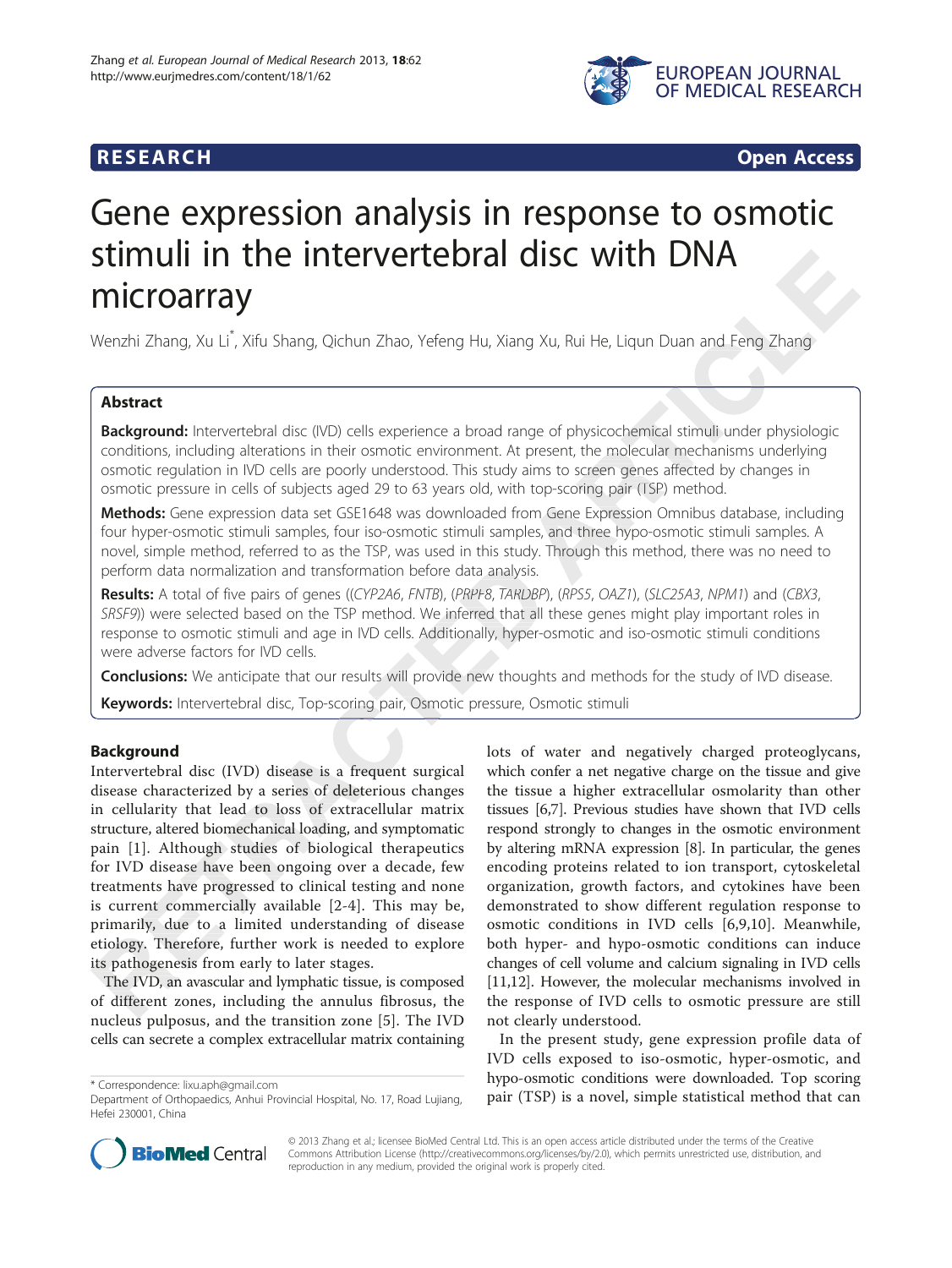classify gene pairs into relevant classes based on their scores [[13](#page--1-0)-[15\]](#page--1-0). In this study, the TSP method was used to screen the pairs of differentially expressed genes in different osmotic stimuli conditions. Our findings might shed new light on the molecular mechanisms of human IVD disease.

### Methods

#### Gene expression data

Expression profiling of GSE1648 [\[9\]](#page--1-0) was downloaded from Gene Expression Omnibus (GEO, [http://www.ncbi.nlm.](http://www.ncbi.nlm.nih.gov/geo/) [nih.gov/geo/\)](http://www.ncbi.nlm.nih.gov/geo/), based on GPL96 [HG-U133A] Affymetrix Human Genome U133A Array. A total of 11 human IVD tissue samples were collected, including four hyperosmotic stimuli samples (ages: 63, 62, 50, and 29, respectively), four iso-osmotic stimuli samples (ages: 63, 62, 50, and 29, respectively) and three hypo-osmotic stimuli samples (ages: 63, 50, and 29, respectively).

#### Top-Scoring Pair (TSP)

Recently, gene pair response to environmental changes has been assessed using the TSP method, which is based on pair-wise comparisons of gene expression values within each tissue microarray [\[16\]](#page--1-0). Distinction between two classes depended on the gene pairs with the highest ranking value (called "score"). In the current study, the higher score of the gene pairs indicated the stronger correlation between the expression values of gene-pairs and tissues.

#### Algorithm overview of the TSP method

Detailed information about the TSP method was described by Geman et al. [\[16](#page--1-0)]. Here, we give a brief and intuitive description of this method. A gene expression profile consists of G genes and N samples (i.e., hypoosmotic) participating in the training micro-array dataset. The data is represented as a  $G \times N$  matrix, in which the expression value of g<sup>th</sup> gene from the n<sup>th</sup> sample is denoted as "Xgn". Each column represents a gene expression profile of G genes and each row represents observations of a particular gene over N samples. Each sample has a class label of either 1 or 2. For the simplicity of calculations, it is assumed that there are only two classes, and we assume that samples 1 to N1  $(N1 < N)$  are labeled as class 1 (e.g., hyper-osmotic) and samples  $(N1 + 1)$  to N are labeled as class 2 (e.g., iso-osmotic). For each pair of genes  $(i, j)$ , two probabilities are calculated as  $pij$  (1) and  $pij$  (2): ( $\Delta_{ij}$  = **TSP method**  $\Delta_{ij}$  = **group**<br>
ut the TSP method was de-<br>
16]. Here, we give a brief and ages of is method. A gene expression was t

$$
p_{ij}(1) = \frac{1}{N_1} \sum_{n=1}^{N_1} I_{(X_{in} < X_{in})},
$$
\n
$$
p_{ij}(2) = \frac{1}{N - N_1} \sum_{n=N_1+1}^{N} I_{(X_{in} < X_{in})}
$$

 $I_{(Xin \{x\})}$  is the indicator function defined as:

$$
I_{(Xin < Xjn)} = \begin{bmatrix} 1, & \text{if } (x_{in} < x_{jn}) \\ 0, & \text{if } (x_{in} > x_{jn}) \end{bmatrix} n = 1, 2...N.
$$

TSP is a rank-based method, so for each pair of genes (i, j), the "score" denoted as  $\Delta_{ii}$  is calculated as follows:

$$
\Delta_{ij}=\left|p_{ij}(1)-p_{ij}(2)\right|
$$

In other words,  $pi$  (1) (or  $pi$  (2), respectively) is the estimated probability of observing  $X_i$  less than  $X_j$  in class 1 (or class 2).  $\Delta_{ij}$  is the absolute value of the difference between  $pi$  (1) and  $pi$  (2) and represents the difference of pairs of genes (i, j) between class 1 and class 2. In this study, the larger the  $\Delta_{ii}$  (close to 1), the greater the difference of pairs of genes (i, j) between class 1 and class 2, indicating that pairs of genes (i, j) may be related to the tissues. Meanwhile,  $\Delta_{ij}$  >0.6 was set as cut-off criteria. In addition, the TSP method focuses on gene-pair (i, j) matching between two classes.

In the present study, we divided the samples into three groups: hyper-osmotic vs. hypo-osmotic group, hyper-hyper osmotic vs. iso-osmotic group, and iso-osmotic vs. hypoosmotic group.

#### Osmotic pressure, age, and related genes

To reduce the false positive rate, we analyzed the potential relationship between age and osmotic pressure based on the  $\Delta_{ii}$  score. All pairs of genes with the largest score  $(\Delta_{ii} = 0.75)$  and that repeatedly appeared in the three groups  $(\geq 2)$  were selected. Then, the expression level of gene pairs from hyper-osmotic stimuli samples with the ages of 63, 62, 50, and 29 was analyzed, respectively, as was the expression of iso-osmotic stimuli samples (ages: 63, 62, 50, and 29, respectively) and hypo-osmotic stimuli samples (ages: 63, 50, and 29, respectively), in order to present a tendency of gene expression along with age.

# Results

# Osmotic pressure and related genes

Based on the TSP method, a total of 65 gene pairs were selected from the three groups, including 34 gene pairs in the hyper-osmotic vs. hypo-osmotic group (Table [1](#page--1-0)), 7 in hyper-osmotic vs. iso-osmotic group (Table [2\)](#page--1-0), and 24 in iso-osmotic vs. hypo-osmotic group (Table [3\)](#page--1-0). For the hyper-osmotic vs. hypo-osmotic group (Table [1](#page--1-0)), a total of 34 gene pairs were obtained with  $\Delta_{ii} > 0.6$ , including a gene pair with  $\Delta_{ij} = 1$ , 11 gene pairs with  $\Delta_{ij} =$ 0.75, and 22 gene pairs with  $\Delta i$ j = 0.666667. For the hyper-osmotic vs. iso-osmotic group (Table [2\)](#page--1-0), a total of 7 gene pairs were obtained with  $\Delta_{ii} > 0.6$  and the  $\Delta_{ii}$ were  $all = 0.75$ . For the iso-osmotic vs. hypo-osmotic group (Table [3](#page--1-0)), a total of 24 gene pairs were obtained at  $\Delta_{ij}$  >0.6, including a gene pair with  $\Delta_{ij}$  = 1, 7 with  $\Delta_{ij}$  = 0.75, and 16 with  $\Delta_{ij} = 0.666667$ .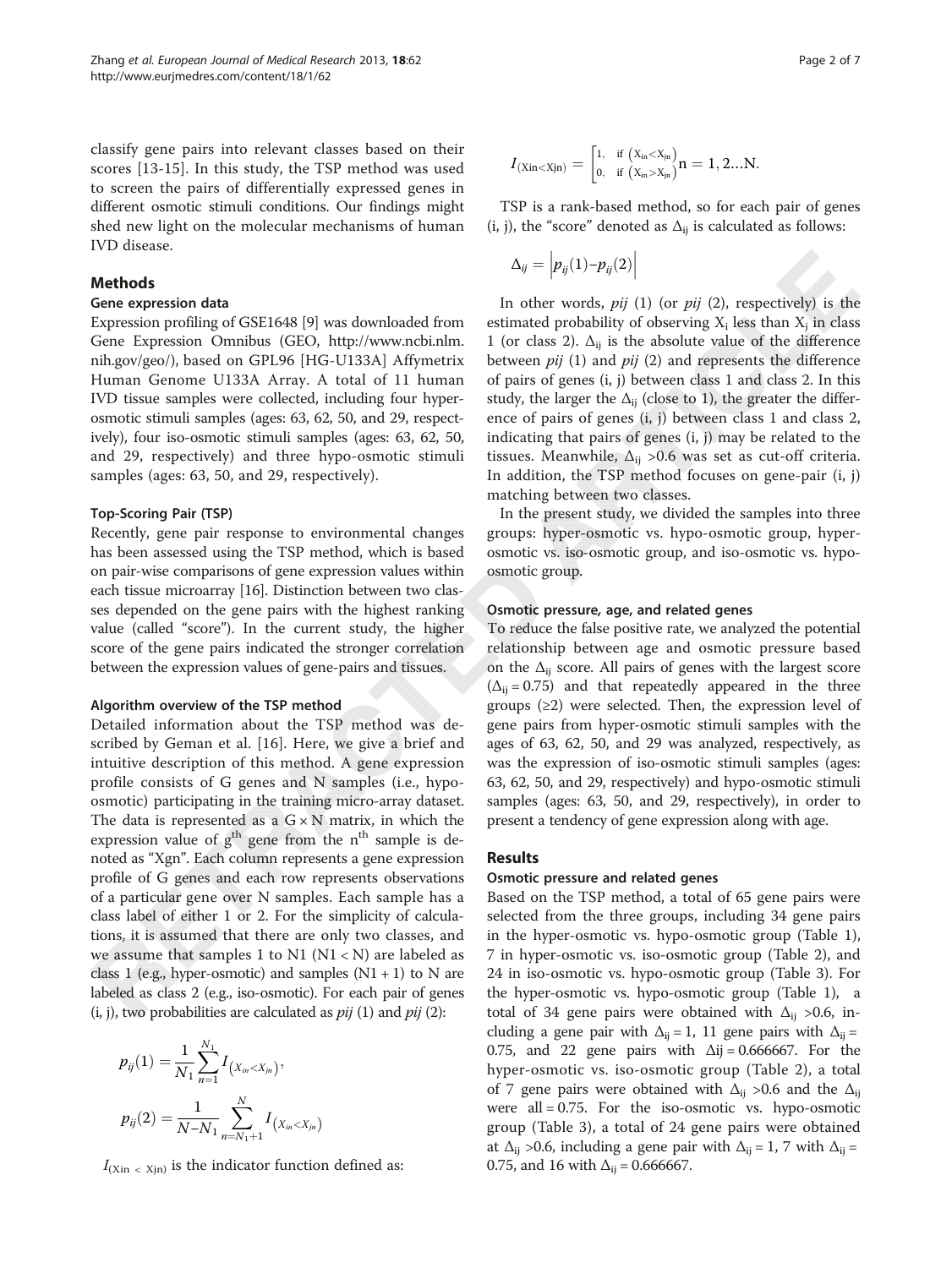# Table 1 The screening results of pairs of genes in hyper-osmotic vs. hypo-osmotic group based on the top-scoring pair method

| First ID | Second ID | pi(1)          | pi(2)        | $\Delta_{ij}$ |
|----------|-----------|----------------|--------------|---------------|
| 1        | 21        | $\Omega$       | 0.666667     | 0.666667      |
| 1        | 35        | 0              | 0.666667     | 0.666667      |
| 5        | 10        | 1              | 0.333333     | 0.666667      |
| 8        | 18        | 0.25           | $\mathbf{1}$ | 0.75          |
| 9        | 10        | 1              | 0.333333     | 0.666667      |
| 13       | 17        | 0.25           | 1            | 0.75          |
| 23       | 31        | 0.75           | 0            | 0.75          |
| 23       | 85        | 1              | 0.333333     | 0.666667      |
| 29       | 60        | 0.25           | $\mathbf{1}$ | 0.75          |
| 29       | 62        | 0              | 0.666667     | 0.666667      |
| 29       | 76        | 0              | 0.666667     | 0.666667      |
| 30       | 78        | 0              | 0.666667     | 0.666667      |
| 31       | 85        | 1              | 0.333333     | 0.666667      |
| 32       | 49        | 1              | 0.333333     | 0.666667      |
| 33       | 46        | 0.25           | $\mathbf{1}$ | 0.75          |
| 34       | 85        | 1              | 0.333333     | 0.666667      |
| 37       | 38        | 0.25           | $\mathbf{1}$ | 0.75          |
| 40       | 80        | 0.75           | 0            | 0.75          |
| 45       | 98        | 0.75           | 0            | 0.75          |
| 51       | 85        | 1              | 0.333333     | 0.666667      |
| 57       | 85        | 1              | 0.333333     | 0.666667      |
| 58       | 65        | 0.75           | 0            | 0.75          |
| 58       | 88        | 1              | 0.333333     | 0.666667      |
| 61       | 88        | 1              | 0.333333     | 0.666667      |
| 62       | 88        | 0.75           | $\mathbf{0}$ | 0.75          |
| 62       | 99        | 1              | 0.333333     | 0.666667      |
| 63       | 94        | $\mathbf 0$    | 0.666667     | 0.666667      |
| 65       | 93        | $\mathbf{1}$   | 0.333333     | 0.666667      |
| 67       | 69        | $\overline{1}$ | 0.333333     | 0.666667      |
| 68       | 74        | $\overline{0}$ | 0.666667     | 0.666667      |
| 72       | 75        | 1              | 0.333333     | 0.666667      |
| 76       | 88        | 0.75           | 0            | 0.75          |
| 76       | 99        | 1              | 0            | 1             |
| 80       | 86        | 0              | 0.666667     | 0.666667      |

Footnote: First ID represents genes in intervertebral disc cells with hyper-osmotic stimuli. Second ID represents genes in intervertebral disc cells with hypo-osmotic stimuli.

# Age and related genes

As shown in Table [4,](#page--1-0) a total of five gene pairs might have potential relationships between age and osmotic pressure, including (CYP2A6, FNTB), (PRPF8, TARDBP), (RPS5, OAZ1), (SLC25A3, NPM1), and (CBX3, SRSF9).

For the (CYP2A6, FNTB) pair, at the ages of 50–63, the gene expression value of CYP2A6 was more than

Table 2 The screening results of pairs of genes in hyper-osmotic vs. iso-osmotic group based on the top-scoring pair method

| First ID<br>Second ID<br>pi(2)<br><i>pij</i> (1)<br>21<br>0.75<br>41<br>0<br>37<br>51<br>0.75<br>$\Omega$<br>37<br>85<br>0.25<br>51<br>84<br>0.75<br>$\Omega$<br>58<br>0.75<br>65<br>$\Omega$<br>58<br>0.75<br>68<br>0<br>0.75<br>71<br>92<br>$\left( \right)$ |  |  |                 |
|----------------------------------------------------------------------------------------------------------------------------------------------------------------------------------------------------------------------------------------------------------------|--|--|-----------------|
|                                                                                                                                                                                                                                                                |  |  | Δ <sub>ij</sub> |
|                                                                                                                                                                                                                                                                |  |  | 0.75            |
|                                                                                                                                                                                                                                                                |  |  | 0.75            |
|                                                                                                                                                                                                                                                                |  |  | 0.75            |
|                                                                                                                                                                                                                                                                |  |  | 0.75            |
|                                                                                                                                                                                                                                                                |  |  | 0.75            |
|                                                                                                                                                                                                                                                                |  |  | 0.75            |
|                                                                                                                                                                                                                                                                |  |  | 0.75            |

Footnote: First ID represents genes in intervertebral disc cells with hyper-osmotic stimuli conditions. Second ID represents genes in intervertebral disc cells with iso-osmotic stimuli conditions.

| iso-osmotic vs. hypo-osmotic group based on the<br>top-scoring pair method |  |
|----------------------------------------------------------------------------|--|
|                                                                            |  |

| First ID       | <b>Second ID</b> | <i>pij</i> (1) | pij(2)       | $\Delta_{\mathsf{i}\mathsf{j}}$ |
|----------------|------------------|----------------|--------------|---------------------------------|
| $\overline{2}$ | 8                | $\mathbf{1}$   | 0.333333     | 0.666667                        |
| 9              | 10               | 1              | 0.333333     | 0.666667                        |
| 13             | 17               | 0.25           | $\mathbf{1}$ | 0.75                            |
| 19             | 41               | $\mathbf{1}$   | 0.333333     | 0.666667                        |
| 21             | 41               | 0.75           | $\Omega$     | 0.75                            |
| 22             | 54               | 1              | 0.333333     | 0.666667                        |
| 23             | 85               | 1              | 0.333333     | 0.666667                        |
| 26             | 36               | 1              | 0.333333     | 0.666667                        |
| 29             | 62               | 0              | 0.666667     | 0.666667                        |
| 30             | 78               | $\mathbf 0$    | 0.666667     | 0.666667                        |
| 31             | 84               | $\mathbf{1}$   | 0.333333     | 0.666667                        |
| 31             | 85               | 1              | 0.333333     | 0.666667                        |
| 34             | 45               | 0              | 0.666667     | 0.666667                        |
| 37             | 45               | $\mathbf 0$    | 1            | $\mathbf{1}$                    |
| 37             | 51               | $\mathbf 0$    | 0.666667     | 0.666667                        |
| 40             | 84               | $\mathbf{1}$   | 0.333333     | 0.666667                        |
| 43             | 45               | $\mathbf 0$    | 0.666667     | 0.666667                        |
| 45             | 98               | 0.75           | $\mathbf 0$  | 0.75                            |
| 49             | 66               | $\mathbf 0$    | 0.666667     | 0.666667                        |
| 49             | 96               | 0.25           | 1            | 0.75                            |
| 51             | 84               | 0.75           | $\mathbf 0$  | 0.75                            |
| 58             | 76               | 0.25           | 1            | 0.75                            |
| 70             | 71               | 1              | 0.333333     | 0.666667                        |
| 71             | 97               | 0.25           | 1            | 0.75                            |

Footnote: First ID represents genes in intervertebral disc cells with iso-osmotic stimuli. Second ID represents genes in intervertebral disc cells with hyper-osmotic stimuli.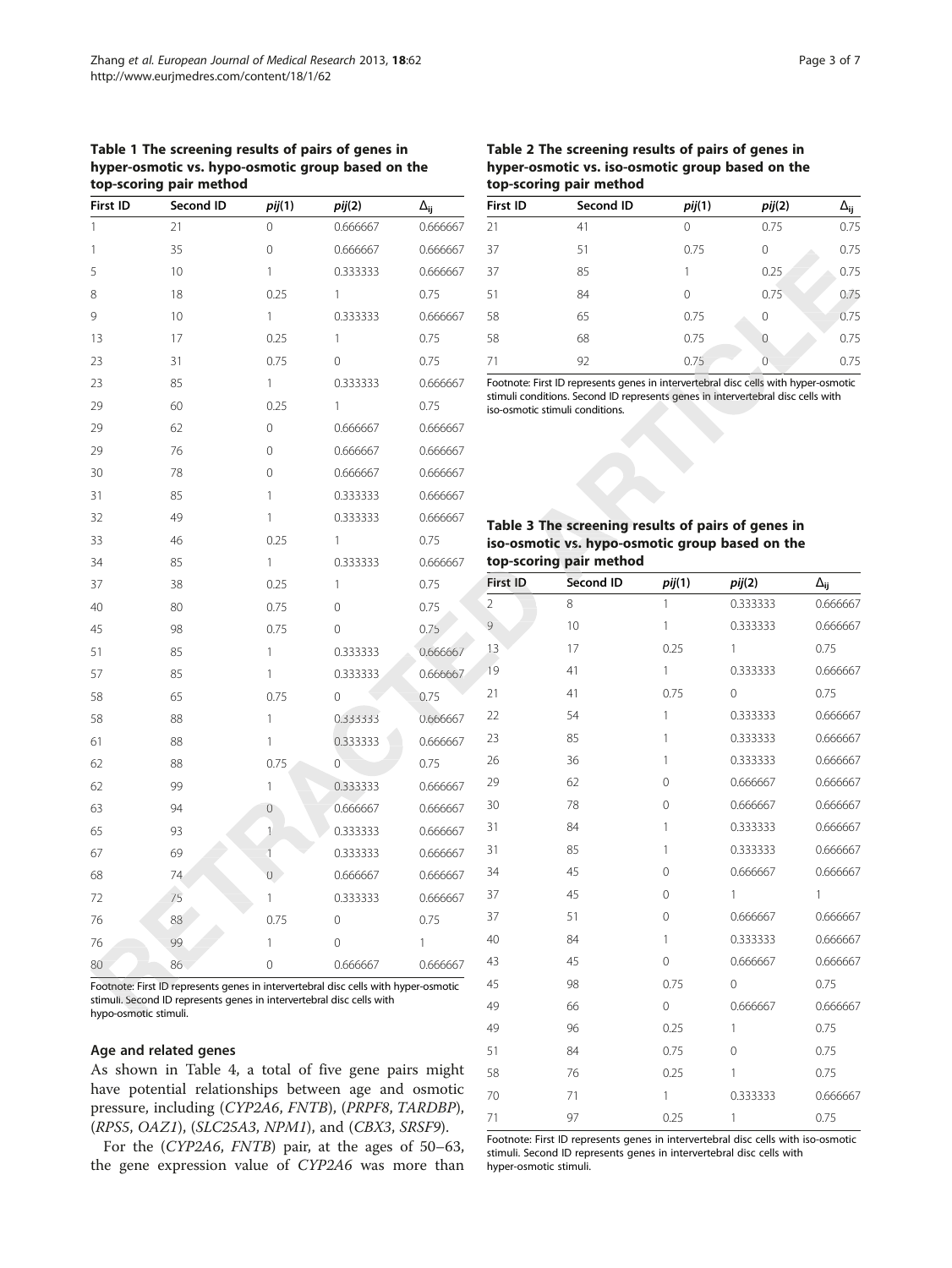Table 4 The screening result of osmotic stimuli and age in intervertebral disc cells

| Term                             | H63     | H62    | H50    | H29    | 163     | 162    | 150    | 129    | L63     | L50    | L <sub>29</sub> |
|----------------------------------|---------|--------|--------|--------|---------|--------|--------|--------|---------|--------|-----------------|
| Gene name                        |         |        |        |        |         |        |        |        |         |        |                 |
| CYP2A6                           | 295.0   | 254.8  | 254.1  | 313.8  | 252.6   | 227.8  | 276.0  | 235.8  | 198.4   | 160.7  | 202.9           |
| <b>FNTB</b>                      | 203.3   | 125.5  | 173.0  | 345.8  | 152.3   | 189.2  | 145.8  | 284.6  | 215.8   | 252.5  | 224.7           |
| PRPF8                            | 2524.9  | 1718.9 | 1835.8 | 1770.8 | 2300.4  | 1583.1 | 1114.4 | 1858.9 | 2568.2  | 1633.9 | 1696.9          |
| <b>TARDBP</b>                    | 661.2   | 1376.6 | 1318.0 | 1676.1 | 1027.4  | 1585.4 | 1149.8 | 1907.7 | 925.3   | 873.1  | 1198.6          |
| RPS5                             | 12991.9 | 7421.0 | 7272.1 | 9049.5 | 9314.9  | 7835.8 | 7309.5 | 8288.9 | 11266.1 | 9597.2 | 9900.7          |
| OAZ1                             | 7997.4  | 7819.5 | 7895.4 | 9254.5 | 7333.8  | 8252.4 | 7572.8 | 9327.2 | 8224.7  | 9151.1 | 9733.9          |
| SLC <sub>25</sub> A <sub>3</sub> | 10720.2 | 9369.4 | 7140.9 | 9115.2 | 8745.7  | 9064.5 | 6827.8 | 8444.5 | 10780.3 | 7778.3 | 9579.1          |
| NPM1                             | 9818.2  | 8637.1 | 5232.9 | 6995.0 | 10720.1 | 9126.9 | 7056.0 | 8196.5 | 9834.5  | 6465.2 | 8610.2          |
| CBX3                             | 1652.5  | 1798.9 | 2067.2 | 2568.6 | 2040.8  | 2078.3 | 2900.1 | 2671.4 | 1992.7  | 2375.8 | 2444.9          |
| SRSF9                            | 2073.6  | 2120.3 | 2124.0 | 1361.8 | 2004.9  | 1826.6 | 2576.8 | 1757.2 | 1797.8  | 2304.2 | 1917.4          |

Footnote: (1) H, I, L represent hyper-osmotic stimuli, iso-osmotic stimuli, and hypo-osmotic stimuli, respectively. (2) The number of H/I/L represents the age. repres (3) The data in the table is the expression value of each gene in different osmotic stimuli conditions and ages.

that of FNTB in both hyper-osmotic and iso-osmotic stimuli samples, and the situation was reversed in the hypo-osmotic stimuli samples. However, at age 29, the gene expression value of CYP2A6 was always less than

that of FNTB. For the (PRPF8, TARDBP) pair, at the ages of 29–63, the expression value of PRPF8 was more than that of TARDBP in both hyper-osmotic and hypo-osmotic stimuli samples. In iso-osmotic stimuli samples, the expression level of PRPF8 was similar to that of TARDBP.

For the (RPS5, OAZ1) pair, at the ages of 29–62, the expression level of RPS5 was always lower than that of OAZ1 in both hyper-osmotic and iso-osmotic stimuli samples; however, the situation was reversed at the age of 63. Meanwhile, in hypo-osmotic stimuli samples, the expression level of RPS5 was always higher than that of OAZ1.

For the (SLC25A3, NPM1) pair, the gene expression values were reversed in different osmotic pressure. At the ages of 29–63, the gene expression value of SLC25A3 was always larger than that of NPM1 in both hyper-osmotic and hypo-osmotic stimuli samples. Meanwhile, the situation was reversed in the iso-osmotic stimuli samples except at the age of 29.

For the (CBX3, SRSF9) pair, at the ages of 29–63, the gene expression value of CBX3 was always larger than that of SRSF9 in both iso-osmotic and hypo-osmotic stimuli samples. However, in the hyper-osmotic stimuli samples, the gene expression value of CBX3 was more than that of SRSF9 at the age of 29 and the situation was reversed at the age of 50–63.

All these results indicated that the expression level of these gene pairs ((CYP2A6, FNTB), (PRPF8, TARDBP),  $(RPS5, OAZ1), (SLC25A3, NPM1)$  and  $(CBX3, SRSF9)$  at different osmotic pressures did not change at an early age, but was reversed in old age.

# **Discussion**

In the current study, it was shown that five gene pairs might be involved in the potential interaction between osmotic pressure and age, (CYP2A6, FNTB), (PRPF8, TARDBP), (RPS5, OAZ1), (SLC25A3, NPM1) and (CBX3, SRSF9). The expression level of the five gene pairs was not influenced by the changes in osmotic pressure at an early age, but was influenced in old age. These results suggest that these gene pairs may be associated with the regulation mechanism of the senescence of IVD tissue and that the IVD tissue of aged people may be sensitive to the changes in osmotic pressure as a result of wearing and aging.

Cytochrome P450 2A6 (CYP2A6) is a member of the cytochrome P450 (CYP) mixed-function oxidase system, which is involved in the oxidation of nicotine and cotinine, and the metabolism of several pharmaceuticals, carcinogens, and coumarin-type alkaloids [[17-20](#page--1-0)]. It has been reported that CYP may be involved in the activation of caspase 12 that acts directly on the cell and mediates the effector caspase 3 resulting in apoptosis [[21](#page--1-0)]. The FNTB gene encodes the protein farnesyltransferase subunit beta which plays an important role in protein farnesylation, regulation of cell proliferation, microtubule complex, and protein farnesyltransferase complex [\[22,23](#page--1-0)]. In addition, we found the expression value of the *FNTB* gene was less than that of the CYP2A6 gene both in hyper-osmotic and iso-osmotic conditions at an old age. Therefore, we inferred that the FNTB gene and the CYP2A6 gene may play opposite roles in IVD cells and that the hyper-osmotic conditions at an old age may be a negative factor for IVD cells.

PRPF8, together with PRPF3 and PRFP31, encodes splicing factors and accounts for approximately 15% of families with autosomal dominant retinitis pigmentosa in the UK [[24\]](#page--1-0). No report has revealed an association between the expression of PRPF8 and IVD. Meanwhile, TARDBP,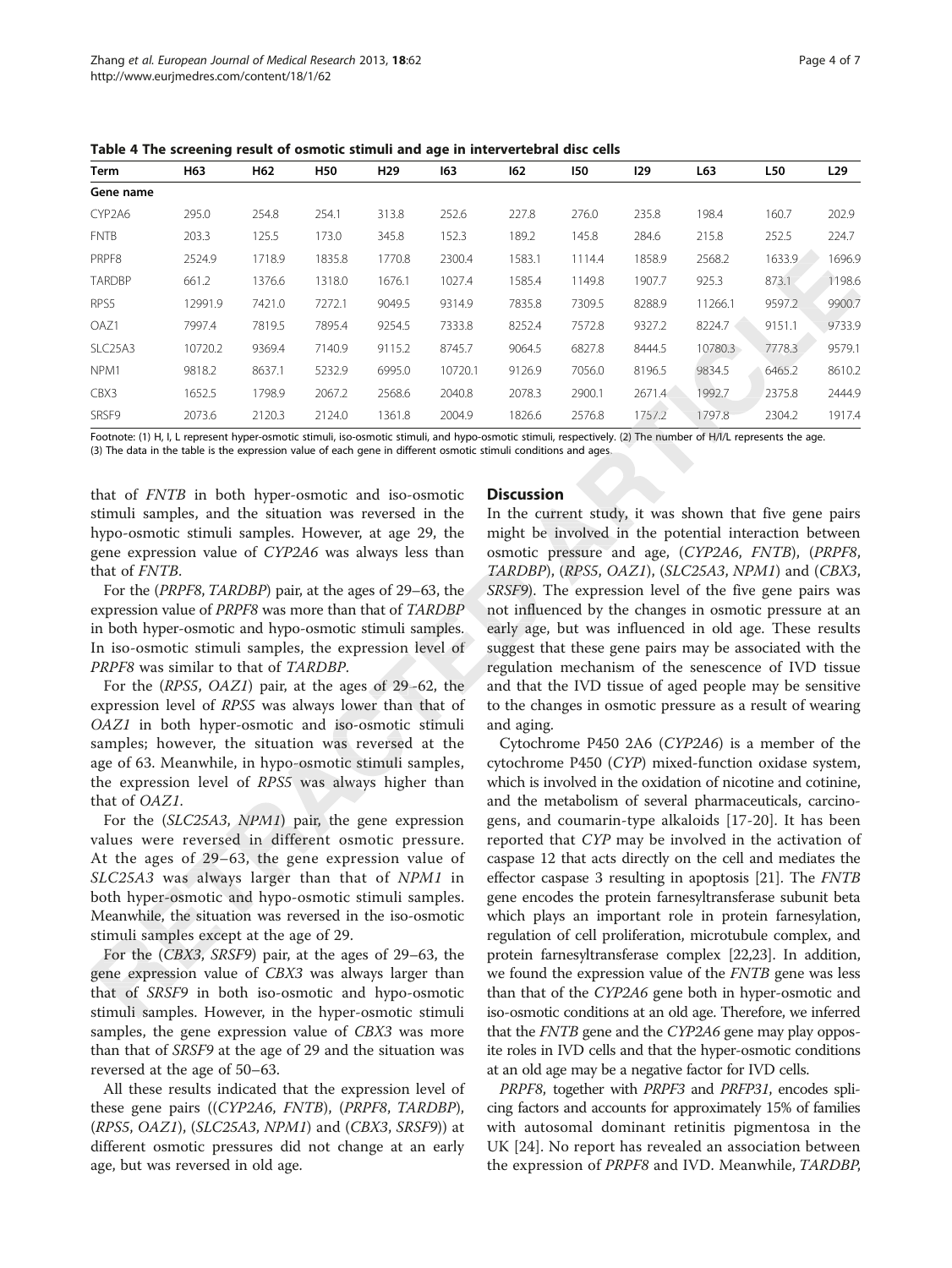encoding TAR-DNA binding protein (also known as TDP-43 proteins), is one of the principal genes responsible for the adult onset form of amyotrophic lateral sclerosis (ALS), displaying a TDP-43 positive skein-like inclusions in the anterior horn of the spinal cord and inferior olive [[25](#page--1-0)]. It has been suggested that the calpain-dependent cleavage of TDP-43 plays a crucial role in ALS [[26\]](#page--1-0). In the present study, the expression level of PRPF8 was larger than that of TARDBP in both hyper-osmotic and hypo-osmotic stimuli samples, especially at an old age. These results suggested a greater susceptibility of PRPF8 than TARDBP to osmotic stimuli response.

RPS5 encodes ribosomal protein s5 and has been suggested as one of the most stable reference genes for qPCR analysis of degenerated nucleus pulposus tissue (a fundamental component of IVD degeneration) in dogs [[27](#page--1-0)]. OAZ1 encodes ornithine decarboxylase antizyme 1, a negative regulator of cellular polyamines, and has been suggested as a potential genetic marker of vascular events [[28](#page--1-0)]. To date, the contribution of OAZ1 to IVD has not been explored. In our study, the different expression of RPS5 and OAZ1 genes in hyper-osmotic and hypoosmotic stimuli samples suggested different response functions to osmotic conditions in IVD cells.

The SLC25A3 gene encodes a phosphate carrier protein (also named phosphate transport protein, PTP) which is a member of the solute carrier (SLC) family and is located in mitochondria [\[29](#page--1-0)]. PTP catalyzes the transport of phosphate groups from the cytosol to the mitochondrial matrix, either by proton co-transport or in exchange for hydroxyl ions [\[30](#page--1-0)]. To date, there is no direct evidence of SLC25A3 ever regulating osmotic pressure, however, it has been reported that the expressions of SLC21A12, SLC5A3, and SLC16A6 are regulated by osmotic conditions in IVD cells, which is consistent with our results [[31\]](#page--1-0). Meanwhile, nucleophosmin (NPM) (also known as nucleolar phosphoprotein B23 or numatrin) is encoded by the NPM1 gene in humans [\[32,33\]](#page--1-0). To date, there is no report revealing the contribution of NPM to IVD. NPM may be involved in diverse biological functions, such as ribosome biogenesis and transport, genomic stability and DNA repair, endoribonuclease activity, and centrosome duplication during the cell cycle [\[34-37\]](#page--1-0). As a result, we inferred that the changes of expression level of NPM may be used to explain the changes of IVD cells in sensitivity to osmotic pressure and the phenomenon of disc degeneration in old age [\[38,39](#page--1-0)]. In our study, we found the expression level of the SLC25A3 gene to be less than the NPM1 gene only in iso-stimuli conditions in old age. Therefore, we inferred that iso-stimuli conditions might be an adverse factor for IVD cells.

Chromobox protein homolog 3 (HP1 gamma) is encoded by the CBX3 gene and is involved in chromatin remodeling, DNA-dependent transcription, and negative regulation of transcription [[40,41](#page--1-0)]. Furthermore, it has been reported that HP1 plays an important role in cell survival, by supporting cell proliferation [[33\]](#page--1-0). Meanwhile, serine/arginine rich splicing factor 9 (SRSF9), a member of the serine/arginine-rich protein family, is involved in alternative pre-mRNA splicing and plays a critical role in the regulation of apoptosis by splicing apoptosis-related genes [[42,43](#page--1-0)]. Therefore, these studies may explain the lower expression level of the CBX3 gene compared to that of the SRSF9 gene in our study.

To summarize, we inferred that hyper-osmotic and isoosmotic conditions were adverse environmental factors for IVD cells, which was consistent with a previous study showing that IVD tissues have a higher extracellular osmolality than most other tissues [[6,7](#page--1-0)]. However, it should be pointed out that several limitations were present in our study. The human IVD tissue samples were collected from patients aged 63, 62, 50, and 29 years old. The number of gene expression profiles was limited. Additionally, samples with a wider age range are needed to further analyze and confirm our inferences. Further, no computational procedure is perfect; as a result, potential candidates might be missed. In our study, only five pairs were identified; however, other important gene pairs might also be elucidated through other analysis methods and different samples.

# **Conclusions**

In conclusion, we explored the molecular mechanism of the different responses of IVD cells in hyper-osmotic, iso-osmotic, and hypo-osmotic conditions. Finally, five gene pairs ((CYP2A6, FNTB), (PRPF8, TARDBP), (RPS5, OAZ1), (SLC25A3, NPM1) and (CBX3, SRSF9)) were selected based on the TSP method. Our results indicated that the expression level of these genes was reversed in old age in different osmotic stimuli conditions, but the expression level of these genes was not affected at an early age. We believe our results may provide new information on the molecular mechanisms of IVD disease.

#### Abbreviations

ALS: Amyotrophic lateral sclerosis; GEO: Gene expression omnibus; HP1: Chromobox protein homolog 3; IVD: Intervertebral disc; NPM: Nucleophosmin; PTP: Phosphate transport protein; SLC: Solute carrier; SRSF9: Serine/arginine rich splicing factor 9; TSP: Top-scoring pair.

#### Competing interests

The authors declare that there are no any conflicts of interest.

#### Authors' contributions

WZZ, XL and XFS conceived and designed the article, collected and analyzed the data and wrote the paper. QCZ, YFH and XX participated in analyzing the data and drafted the manuscript. RH, LQD and FZ analyzed the data. All authors read and approved the final manuscript.

#### Acknowledgements

This work was supported by the Natural Science Foundation of Anhui Province of China (No. 11040606Q10) and by the Foundation of Anhui Educational Committee (No. KJ2011Z202).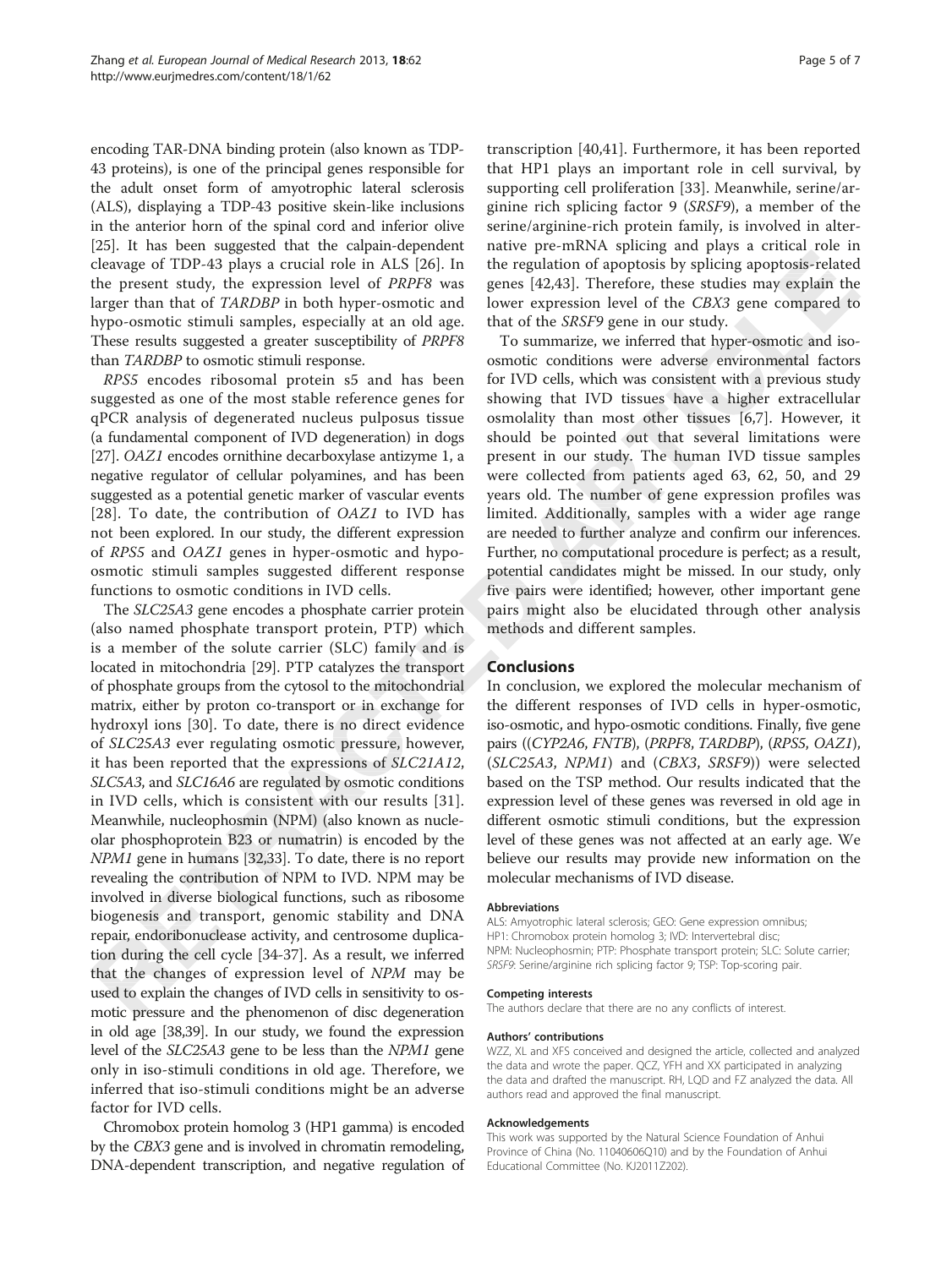Received: 27 June 2013 Accepted: 6 December 2013 Published: 27 December 2013

#### References

- Lapointe JM, Summers BA: Intervertebral disk disease with spinal cord penetration in a Yucatan pig. Vet Pathol 2012, 49:1054–1056.
- 2. Lee KI, Moon SH, Kim H, Kwon UH, Kim HJ, Park SN, Suh H, Lee HM, Kim HS, Chun HJ, Kwon IK, Jang JW: Tissue engineering of the intervertebral disc with cultured nucleus pulposus cells using atelocollagen scaffold and growth factors. Spine (Phila Pa 1976) 2012, 37:452–458.
- Abbott RD, Purmessur D, Monsey RD, Iatridis JC: Regenerative potential of TGFbeta3 + Dex and notochordal cell conditioned media on degenerated human intervertebral disc cells. J Orthop Res 2012, 30:482-488.
- 4. Benz K, Stippich C, Fischer L, Mohl K, Weber K, Lang J, Steffen F, Beintner B, Gaissmaier C, Mollenhauer JA: Intervertebral disc cell- and hydrogelsupported and spontaneous intervertebral disc repair in nucleotomized sheep. Eur Spine J 2012, 21:1758-1768.
- Li S, Duance VC, Blain EJ: Zonal variations in cytoskeletal element organization, mRNA and protein expression in the intervertebral disc. J Anat 2008, 213:725–732.
- Chen J, Baer AE, Paik PY, Yan W, Setton LA: Matrix protein gene expression in intervertebral disc cells subjected to altered osmolarity. Biochem Biophys Res Commun 2002, 293:932–938.
- 7. Cheng CC, Uchiyama Y, Hiyama A, Gajghate S, Shapiro IM, Risbud MV: PI3K/ AKT regulates aggrecan gene expression by modulating Sox9 expression and activity in nucleus pulposus cells of the intervertebral disc. J Cell Physiol 2009, 221:668–676.
- 8. Wuertz K, Urban JP, Klasen J, Ignatius A, Wilke HJ, Claes L, Neidlinger-Wilke C: Influence of extracellular osmolarity and mechanical stimulation on gene expression of intervertebral disc cells. J Orthop Res 2007, 25:1513–1522.
- Boyd LM, Richardson WJ, Chen J, Kraus VB, Tewari A, Setton LA: Osmolarity regulates gene expression in intervertebral disc cells determined by gene array and real-time quantitative RT-PCR. Ann Biomed Eng 2005, 33:1071–1077.
- 10. Haschtmann D, Stoyanov JV, Ferguson SJ: Influence of diurnal hyperosmotic loading on the metabolism and matrix gene expression of a whole-organ intervertebral disc model. J Orthop Res 2006, 24:1957–1966.
- 11. Pritchard S, Guilak F: The role of F-actin in hypo-osmotically induced cell volume change and calcium signaling in anulus fibrosus cells. Ann Biomea Eng 2004, 32:103–111.
- 12. Pritchard S, Erickson GR, Guilak F: Hyperosmotically induced volume change and calcium signaling in intervertebral disk cells: the role of the actin cytoskeleton. Biophys J 2002, 83:2502-2510.
- 13. Tan AC, Naiman DQ, Xu L, Winslow RL, Geman D: Simple decision rules for classifying human cancers from gene expression profiles. Bioinformatics 2005, 21:3896–3904.
- 14. Geman D, d'Avignon C, Naiman DQ, Winslow RL: Classifying gene expression profiles from pairwise mRNA comparisons. Stat Appl Genet Mol Biol 2004, 3:19.
- 15. Xu L, Tan AC, Naiman DQ, Geman D, Winslow RL: Robust prostate cancer marker genes emerge from direct integration of inter-study microarray data. Bioinformatics 2005, 21:3905–3911.
- 16. Winslow DGCdADQNRL: Classifying gene expression profiles from pairwise mRNA comparison. Stat Appl Genet Mol Biol 2004, 3:1071.
- 17. Farinola N, Piller NB: CYP2A6 polymorphisms: is there a role for pharmacogenomics in preventing coumarin-induced hepatotoxicity in lymphedema patients? Pharmacogenomics 2007, 8:151–158.
- 18. Altarescu G, Rachmilewitz D, Zevin S: Relationship between CYP2A6 genetic polymorphism, as a marker of nicotine metabolism, and ulcerative colitis. Isr Med Assoc J 2011, 13:87-90.
- 19. Tamaki Y, Arai T, Sugimura H, Sasaki T, Honda M, Muroi Y, Matsubara Y, Kanno S, Ishikawa M, Hirasawa N, Hiratsuka M: **Association between cancer** risk and drug-metabolizing enzyme gene (CYP2A6, CYP2A13, CYP4B1, SULT1A1, GSTM1, and GSTT1) polymorphisms in cases of lung cancer in Japan. Drug Metab Pharmacokinet 2011, 26:516-522.
- 20. Krishnakumar D, Gurusamy U, Dhandapani K, Surendiran A, Baghel R, Kukreti R, Gangadhar R, Prayaga U, Manjunath S, Adithan C: Genetic polymorphisms of drug-metabolizing phase I enzymes CYP2E1, CYP2A6 and CYP3A5 in South Indian population. Fundam Clin Pharmacol 2012, 26:295–306.
- 21. Liu H, Baliga R: Endoplasmic reticulum stress-associated caspase 12 mediates cisplatin-induced LLC-PK1 cell apoptosis. J Am Soc Nephrol 2005, 16:1985–1992.
- 22. Zhou J, Vos CC, Gjyrezi A, Yoshida M, Khuri FR, Tamanoi F, Giannakakou P: The protein farnesyltransferase regulates HDAC6 activity in a microtubule-dependent manner. J Biol Chem 2009, 284:9648–9655.
- 23. Bell IM, Gallicchio SN, Abrams M, Beese LS, Beshore DC, Bhimnathwala H, Bogusky MJ, Buser CA, Culberson JC, Davide J, Ellis-Hutchings M, Fernandes C, Gibbs JB, Graham SL, Hamilton KA, Hartman GD, Heimbrook DC, Homnick CF, Huber HE, Huff JR, Kassahun K, Koblan KS, Kohl NE, Lobell RB, Lynch JJ Jr, Robinson R, Rodrigues AD, Taylor JS, Walsh ES, Williams TM, Zartman CB: 3-Aminopyrrolidinone farnesyltransferase inhibitors: design of macrocyclic compounds with improved pharmacokinetics and excellent cell potency. J Med Chem 2002, 45:2388-2409.
- 24. Maubaret CG, Vaclavik V, Mukhopadhyay R, Waseem NH, Churchill A, Holder GE, Moore AT, Bhattacharya SS, Webster AR: Autosomal Dominant retinitis pigmentosa with intrafamilial variability and incomplete penetrance in two families carrying mutations in PRPF8. Invest Ophthalmol Vis Sci 2011, 52:9304–9309.
- 25. Seilhean D, Cazeneuve C, Thuriès V, Russaouen O, Millecamps S, Salachas F, Meininger V, LeGuern E, Duyckaerts C: Accumulation of TDP-43 and α-actin in an amyotrophic lateral sclerosis patient with the K17I ANG mutation. Acta Neuropathol 2009, 118:561–573.
- 26. Yamashita T, Hideyama T, Hachiga K, Teramoto S, Takano J, Iwata N, Saido TC, Kwak S: A role for calpain-dependent cleavage of TDP-43 in amyotrophic lateral sclerosis pathology. Nat Commun 2012, 3:1307.
- 27. Smolders L: New treatment strategies for canine intervertebral disc degeneration, PhD Thesis. Utrecht: Utrecht University; 2013.
- 28. Dumont J, Zureik M, Bauters C, Grupposo M-C, Cottel D, Montaye M, Hamon M, Ducimetière P, Amouyel P, Brousseau T: Association of OAZ1 gene polymorphisms with subclinical and clinical vascular events. Arterioscler Thromb Vasc Biol 2007, 27:2120–2126.
- 29. Vasta V, Ng SB, Turner EH, Shendure J, Hahn SH: Next generation sequence analysis for mitochondrial disorders. Genome Med 2009, 1:100.
- 30. Jabs EW, Thomas PJ, Bernstein M, Coss C, Ferreira GC, Pedersen PL: Chromosomal localization of genes required for the terminal steps of oxidative metabolism: alpha and gamma subunits of ATP synthase and the phosphate carrier. Hum Genet 1994, 93:600-602. analysis for mitochondrial disorders. *Genome*<br>30. Jabs EW, Thomas PJ, Bernstein M, Coss C, Ferrei<br>Chromosomal localization of genes required in<br>oxidative metabolism: alpha and gamma sub<br>the phosphate carrier. *Hum Genet*
	- Le Visage C, Kim SW, Tateno K, Sieber AN, Kostuik JP, Leong KW: Interaction of human mesenchymal stem cells with disc cells: changes in extracellular matrix biosynthesis. Spine (Phila Pa 1976) 2006, 31:2036–2042.
	- 32. Liu QR, Chan PK: Characterization of seven processed pseudogenes of nucleophosmin/B23 in the human genome. DNA Cell Biol 1993, 12:149–156.
	- 33. Morris SW, Kirstein MN, Valentine MB, Dittmer K, Shapiro DN, Look AT, Saltman DL: Fusion of a kinase gene, ALK, to a nucleolar protein gene, NPM, in non-Hodgkin's lymphoma. Science 1995, 267:316–317.
	- 34. Kim SC, Sprung R, Chen Y, Xu Y, Ball H, Pei J, Cheng T, Kho Y, Xiao H, Xiao L, Grishin NV, White M, Yang XJ, Zhao Y: Substrate and functional diversity of lysine acetylation revealed by a proteomics survey. Mol Cell 2006, 23:607–618.
	- 35. Ma Z, Kanai M, Kawamura K, Kaibuchi K, Ye K, Fukasawa K: Interaction between ROCK II and nucleophosmin/B23 in the regulation of centrosome duplication. Mol Cell Biol 2006, 26:9016–9034.
	- 36. Maggi LB Jr, Kuchenruether M, Dadey DY, Schwope RM, Grisendi S, Townsend RR, Pandolfi PP, Weber JD: Nucleophosmin serves as a rate-limiting nuclear export chaperone for the Mammalian ribosome. Mol Cell Biol 2008, 28:7050–7065.
	- 37. Krause A, Hoffmann I: Polo-like kinase 2-dependent phosphorylation of NPM/B23 on serine 4 triggers centriole duplication. PLoS One 2010, 5:e9849.
	- 38. Gruber HE, Ingram JA, Leslie K, Hanley EN Jr: Cellular, but not matrix, immunolocalization of SPARC in the human intervertebral disc: decreasing localization with aging and disc degeneration. Spine (Phila Pa 1976) 2004, 29:2223–2228.
	- 39. Gruber HE, Ingram JA, Hanley EN Jr: Tenascin in the human intervertebral disc: alterations with aging and disc degeneration. Biotech Histochem 2002, 77:37–41.
	- 40. Ye Q, Worman HJ: Interaction between an integral protein of the nuclear envelope inner membrane and human chromodomain proteins homologous to Drosophila HP1. J Biol Chem 1996, 271:14653–14656.
	- 41. Koike N, Maita H, Taira T, Ariga H, Iguchi-Ariga SM: Identification of heterochromatin protein 1 (HP1) as a phosphorylation target by Pim-1 kinase and the effect of phosphorylation on the transcriptional repression function of HP1(1). FEBS Lett 2000, 467:17–21.